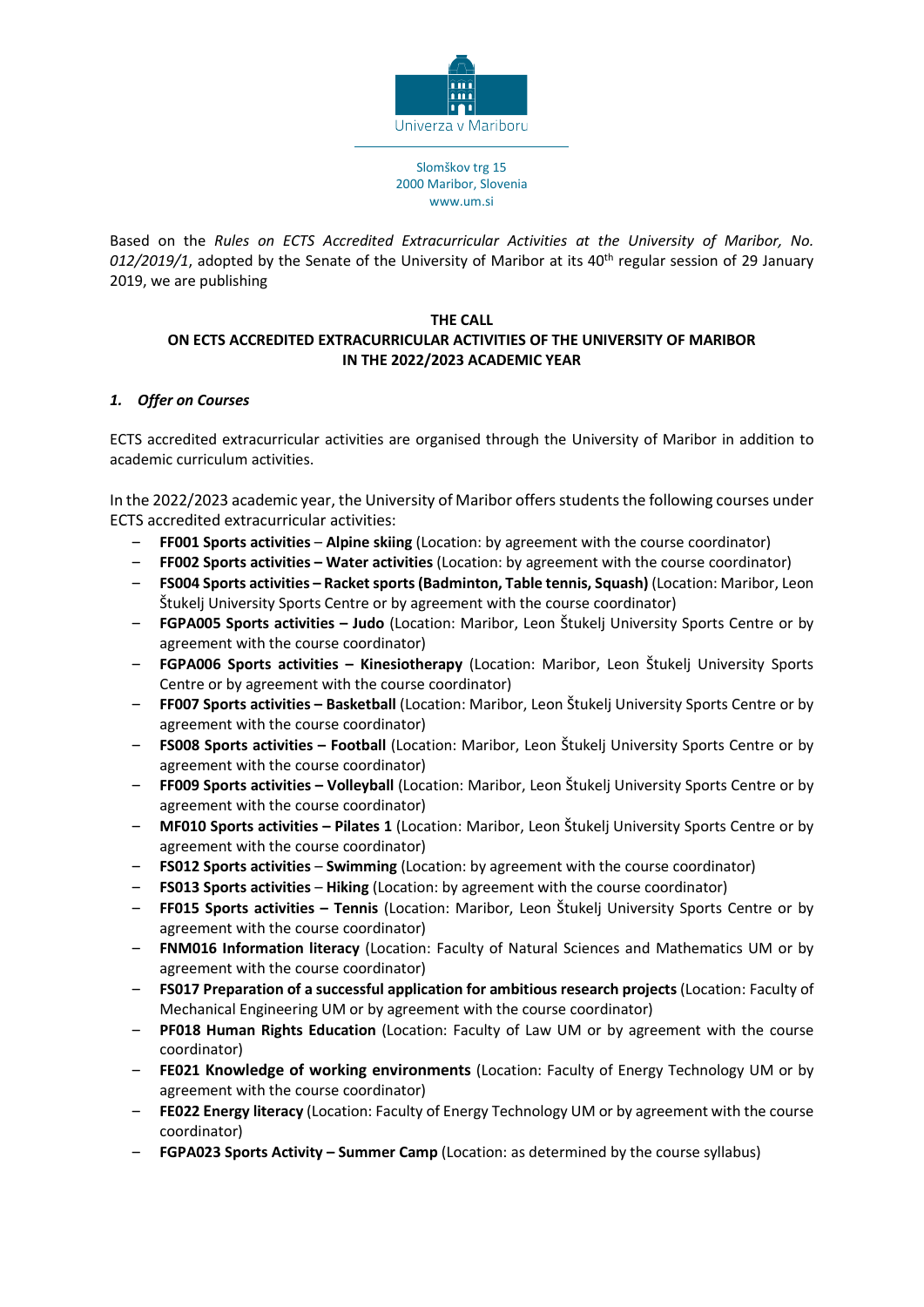

- ‒ **FL024 Soft skills and sustainability** (Location: Faculty of Logistics UM or by agreement with the course coordinator)
- ‒ **FL025 Sustainable development, consumption and mobility** (Location: Faculty of Logistics UM or by agreement with the course coordinator)
- ‒ **FNM026 Sports activity – Diving** (Location: Faculty of Natural Sciences and Mathematics UM or by agreement with the course coordinator; the student covers field exercises costs which amount to 50% of the recommended price of the CMAS P1 diving course in Slovenia)
- ‒ **FNM027 Ethical-moral dilemma of education and artificial intelligence in Society 5.0 (Industry 4.0)** (Location: Faculty of Natural Sciences and Mathematics UM or by agreement with the course coordinator)
- ‒ **FOV028 Organization and education in diving** (Location: Faculty of Organizational Sciences or by agreement with the course coordinator)
- ‒ **FS029 Formula Student** (Location: Faculty of Mechanical Engineering UM or by agreement with the course coordinator)
- ‒ **FS030 Functional advanced materials as a reflection of the need of the state of society** (Location: Faculty of Mechanical Engineering UM or by agreement with the course coordinator)
- ‒ **FT031 Sustainable mountaineering** (Location: Faculty of Tourism UM or by agreement with the course coordinator)
- ‒ **FVV033 Conflict management with the basics of self-defense techniques** (Location: Faculty of Criminal Justice and Security UM or by agreement with the course coordinator)
- ‒ **PEF036 Choir** (Location: Faculty of Education UM or by agreement with the course coordinator)
- ‒ **REK038 Practical training in the 2nd – cycle study programme as KOOD 1, 2, 3, 4** (Location: by agreement with the course coordinator)
- ‒ **EPF039 Tax Accounting for Cultural and Sports Activities** (Location: Faculty of Economics and Business or by agreement with the course coordinator)

ECTS accredited extracurricular activities shall also be carried out at remote faculties of the University of Maribor if enough interest is demonstrated in such activities and if the management of the faculty implementing the course decides so, or the course shall be carried out remotely if the nature of the course allows it. Students can obtain more information from the course coordinator.

In accordance with the Criteria for Credit Assignment to Study Programmes According to ECTS, an individual ECTS accredited course is allocated 3 ECTS and the Practical training course 6 ECTS.

The offer of courses for the 2021/2022 academic year has included a new course, **Practical training in the 2nd – cycle study programme as KOOD 1, 2, 3, 4 (REK038)**, which is allocated 6 ECTS. The course is intended for students of the 2<sup>nd</sup>-cycle study programmes who are enrolled in the first year of study or have regularly progressed into the next year of study. They are considered to be able to perform practical training in the  $2^{nd}$ -cycle study programme at any time during their studies, in the same professional field as the professional field of their study. The aim of the practical training is to acquaint students with specific problems in practice, future work environment, and work experience that are important for their studies or competences they will need in employment during the transition to the labour market. More detailed information can be found in the course syllabus (annex to the Call) or on the website [https://moja.um.si/en/practical-training/Strani/default.aspx.](https://moja.um.si/en/practical-training/Strani/default.aspx)

A student may use credit points earned through an ECTS accredited extracurricular activity in the framework of open elective courses that are part of the accredited study programmes in the 1<sup>st</sup>-cycle academic study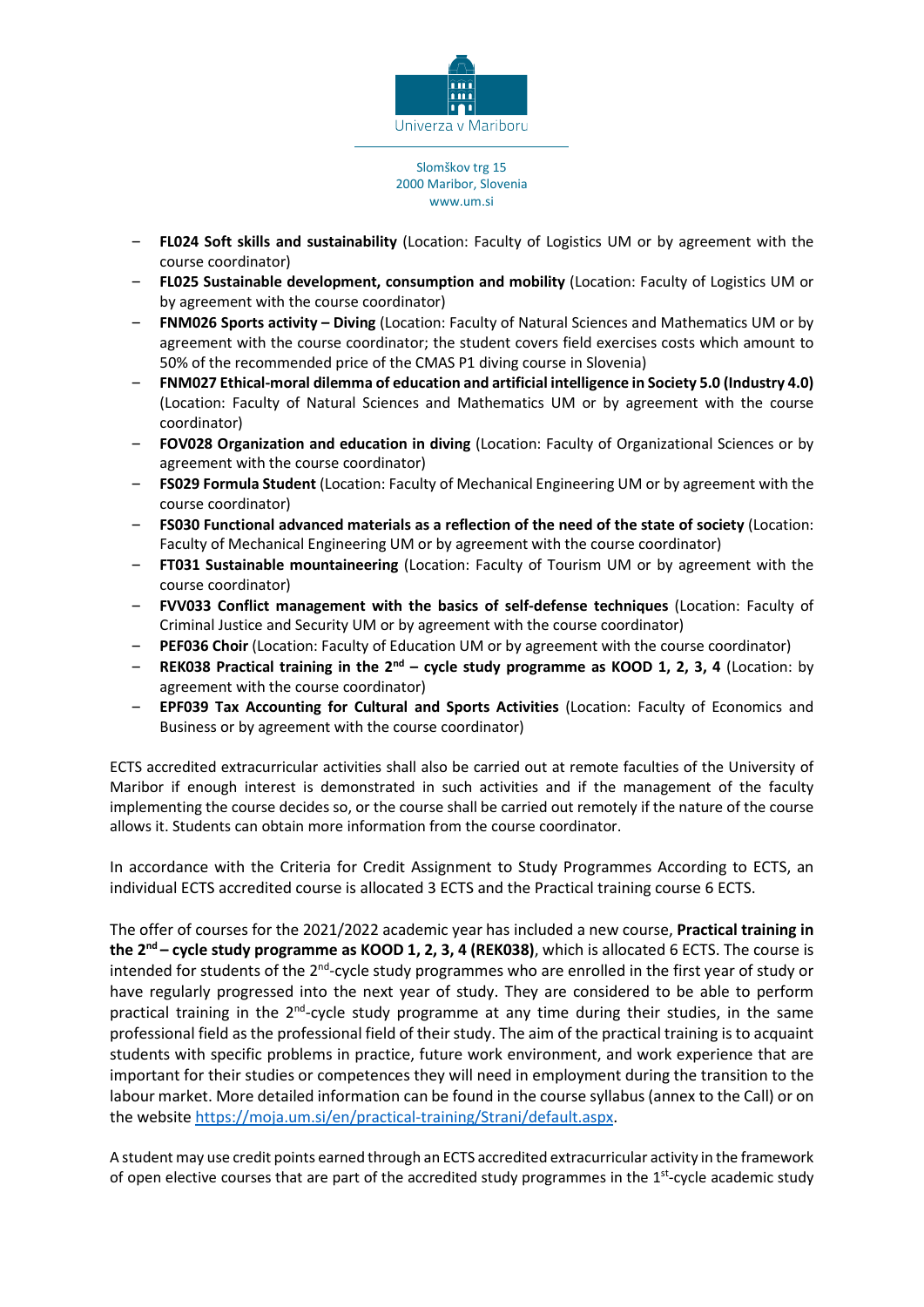

programmes and 2<sup>nd</sup>-cycle unified master's study programmes, as well as in all other study programmes which offer, in accordance with the accredited curriculum, open elective courses.

If a study programme does not offer open elective courses, a course selected under the ECTS accredited extracurricular activities shall be considered as an additionally completed course. The course's ECTS credits shall be added to the total sum of ECTS credits of the study programme the student is enrolled in, but they shall not affect the number of ECTS credits required for progression to a higher year of study. The student may choose any number of additional courses.

The content, duration and course completion method of an ECTS accredited extracurricular activity are defined in the course syllabus (Annex to this Call).

ECTS accredited extracurricular activities are financed by the University of Maribor. Any additional costs, such as equipment rental, purchase of tickets, transportation, accommodation etc., shall be covered by the students themselves. Detailed information on any additional costs and the amount for each individual course is provided by the course coordinator.

Participants decide on a voluntary basis to participate in an extracurricular activity and take part in it on their own responsibility at agreed times according to the timetable set by the faculty carrying out the course as part of ECTS accredited extracurricular activities.

## *2. Conditions for the Implementation of ECTS Accredited Extracurricular Activities*

Courses within the ECTS accredited extracurricular activities are carried out only if there are enough students enrolled in the course, otherwise the implementation is decided by the management of the faculty implementing the course.

### *3. Application Conditions*

Students enrolled to study programmes of the University of Maribor who hold a valid student status in the current academic year may apply to the Call. The University of Maribor's exchange students may also apply to the Call.

### *4. Application Deadline*

Students may apply to the Call on ECTS Accredited Extracurricular Activities of the University of Maribor at the time of enrolment in a higher year of study in line with the enrolment periods determined by each faculty, or no later than 30. 9. 2022.

The above-stated application deadline does not apply for the course Practical training in the  $2<sup>nd</sup>$  – cycle study programme as KOOD 1, 2, 3, 4 (REK038). It is possible to apply for this course at any time during the academic year.

### *5. Application Method*

Students may apply to the call in two ways, namely: